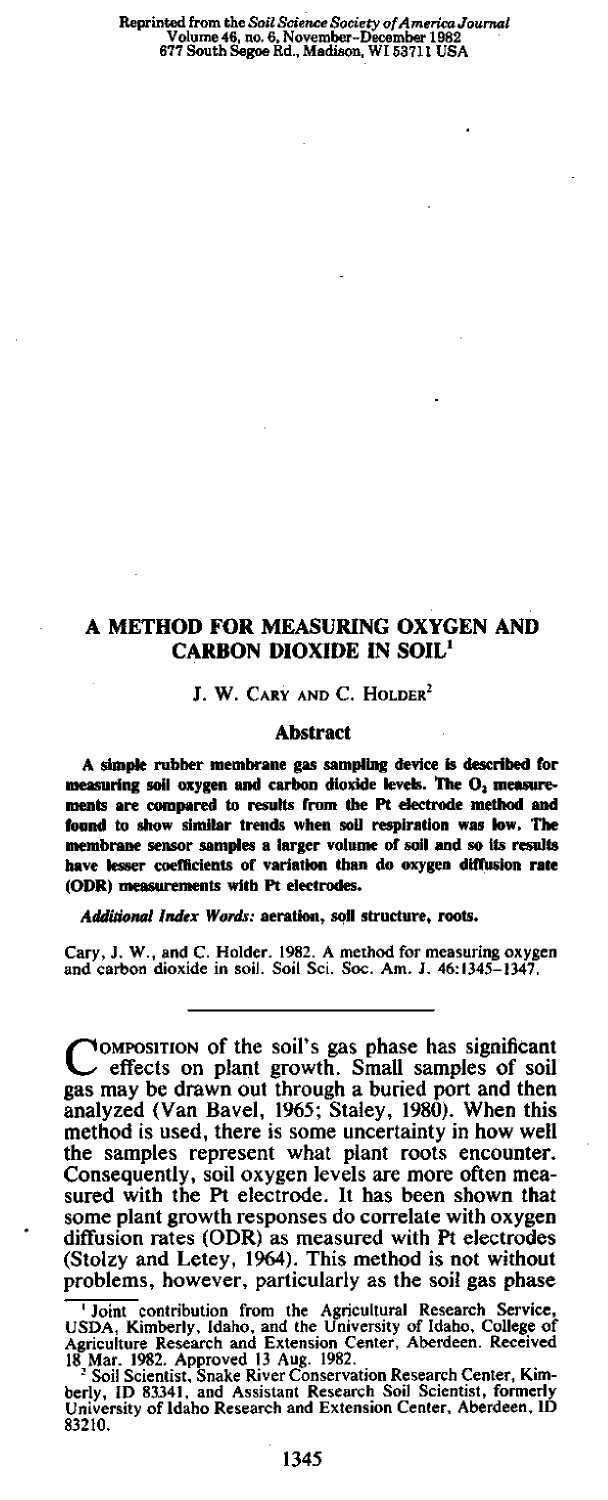

Fig. 1—A cross-section diagram of a rubber membrane gas sampler for measuring levels of soil oxygen and carbon dioxide.

increases (McIntyre, 1970). Our purpose is to describe an alternative method for characterizing the soil oxygen status and to further point out its use for measuring  $CO<sub>2</sub>$  levels.

## **Methods**

Nitrogen gas is passed through the sampling device shown in Fig. 1. Both  $O_2$  and  $CO_2$  diffuse into the rubber balloon from the outside and are carried away in the nitrogen stream to  $O_2$  and  $CO_2$  analyzers. Given steady-state conditions, the concentration of  $O_2$  and  $CO_2$  around the outside of the balloon is (for practical purposes) directly proportional to the amount of  $O_2$  or  $CO_2$  that is measured in the nitrogen stream leaving the balloon. The proportionality constants, i.e., the gas diffusion coefficients for balloons, may be found by knowing the ambient  $O_2$  or  $CO_2$  concentrations outside the balloon and measuring the amount of  $O_2$  and  $CO_2$  in the nitrogen stream at a convenient steady-state flow rate. Specifically in our case, the proportionality constant for  $O<sub>2</sub>$  was found in ambient air with a nitrogen flow rate of 40 mL  $\cdot$ min" and a portable oxygen meter that measures gas concentration in the range of  $0$  to 200 ppm.<sup>3</sup> The CO<sub>2</sub> diffusion coefficient was measured with the sampler in a container of pure  $CO_2$  and a flow rate of 90 mL  $\cdot$  min<sup>-1</sup>. The outflow gas was passed through the type of infrared  $CO<sub>2</sub>$  analyzer commonly used in photosynthesis studies.' Nitrogen gas was supplied from a small portable cylinder filled with a pressure regulator, needle valve, and floating ball flow meter. Four or five minutes were required to obtain steady state as illustrated by the response curve (Fig. 2).

Balloons may be purchased at local toy outlets. The ones we used were about 2 cm in circumference and 25 cm in length. Care was taken to keep the pressure of the nitrogen stream <5 kPa so that the rubber was not stretched. The cotton cloth filler keeps the balloon from being completely flattened in the soil so that all of its surface remains effective for gas exchange. The soft iron wire in the nylon tube allows it to be bent into any shape.

**In** the first of three preliminary experiments, a silt loam soil was crushed and poured into plastic rings 25 cm in diameter and 7 cm in height. Three balloons were placed in each ring as *the* soil was added. The soil in two rings was mixed with wheat flour, 2.5% by weight. The rings with soil in place were shaken to settle the soil before it was saturated and brought to various water contents using the standard pressure plate method. Oxygen levels were then measured in each container of soil using the rubber membrane samplers and Pt electrodes so that their results could be compared. The second experiment used about 2 kg of silt loam soil in a pot with one balloon sampler buried at the 6-cm depth. The  $O_2$  and  $CO_2$  levels were measured from day to day as the soil passed through a number of wetting and drying cycles. **in** two trials the soil was wet with sucrose

Model 64800 Oxygen Monitor, Research Inc., Minneapolis, Minn., and Model 865 Infrared  $CO<sub>2</sub>$  Analyzer, Beckman Instruments, Inc., Fullerton, Calif. Field portable  $CO<sub>2</sub>$  analyzers are available from other manufacturers.

Trade names and company names are included for the benefit of the reader and do not imply any endorsement or preferential treatment of the product listed by the USDA.

dissolved in water (about 1.5% sucrose on a soil dry-weight basis). The third preliminary test was done in a potato field with loam soil under sprinkler irrigation. Six balloons were installed horizontally in three potato rows. This was accomplished by digging narrow trenches 15 cm deep and 30 cm long followed by careful backfilling and repacking. Then soil oxygen measurements were compared to simultaneous platinum electrode ODA measurements on several occasions over a period of 66 d.

### Results and Discussion

The concentration of  $O_2$  and  $CO_2$  in the nitrogen stream is much less than the concentration outside the balloon. Consequently, from Fick's law, the data were reduced by the relation

$$
J = kC, \qquad [1]
$$

where  $J$  is the concentration in ppm of the  $O_2$  or  $CO_2$ in the nitrogen stream corrected to a flow rate of 40 mL  $\cdot$  min<sup>-1</sup>. The concentration, *C*, expressed as a percent, is the amount of  $O_2$  or  $CO_2$  outside the sampler, and *k* is a proportionality constant. The sampler may be used equally well in water or in air. When used in moist soil the value of *C* represents an integrated measure of the  $O<sub>2</sub>$  or  $CO<sub>2</sub>$  concentrations over the exterior of the balloon. Thus its value will be intermediate to that in the individual soil air and water phases.

The constant, *k,* is affected by the surface area, thickness, and permeability of the rubber. Its value



Fig.  $2-$  A  $CO<sub>2</sub>$  response curve due to an abrupt change in external CO, concentration from 0 to 50%.